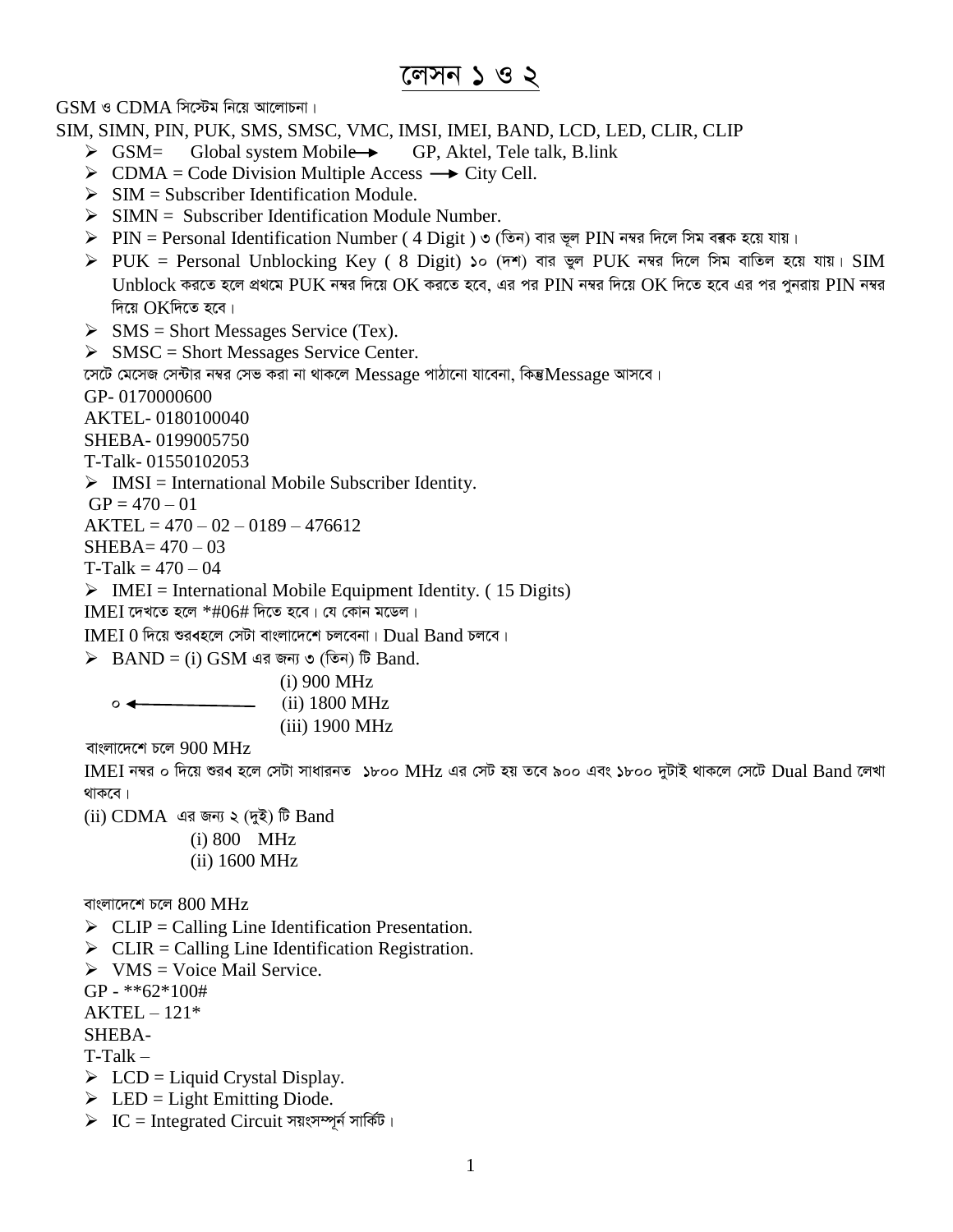লেসন ৩ ও ৪

- (১) মোবাইল সার্ভিসিং এ ব্যবহৃত যন্ত্রপাতির নাম ও ব্যবহার।
- $(2)$  নোজ পৰাস।
- (৩) কাটিং পৰাস।
- $(8)$  ফ্লাট পৰাস
- (৫) স্ক্রু-ড্রাইভার (৩ পিন ষ্টার সহ)।
- (৬) সোল্ডারিং আয়রন (তাতাল) ২৫/৪০ ওয়াট।
- (৭) সোল্ডারিং ওয়্যার (রাং) লীড।
- $(b)$  সোল্ডারিং পেষ্ট।
- (৯) সোল্ডারিং রঞ্জন।
- $($ ১০) এভো মিটার।
- $(55)$  সাদা থিনার।
- (১২) শোন/ টুইজার।
- (১৩) কাটার ক্লিনার।
- (১৪) সিমেন্স ওপেনার।
- (১৫) হটগান/রিওয়ার্ক ষ্টেশন।
- (১৬) এডাপটার 1-2 AM6-9v সিরিজ সিষ্টেম করে নিতে হবে।
- (১৭) সোল্ডার সাকার। সার্কিট থেকে রং উঠানোর জন্য ব্যবহৃত হয়।
- (১৮) ইনসুলেশন যুক্ত চিকন তার।
- (১৯) DC পাওয়ার সাপৰাই।
- (২০) সার্ভিসিং মেগনেট বোর্ড।
- (২১) মেগনিফাই গৰাস।
- (২২) ডায়াগ্রাম বই।
- $\clubsuit$  বিভিন্ন সমস্যা অথবা ডেড সেট রিসিভ করার পূর্বে যে বিষয়ে সতর্ক থাকতে হবে এবং যা চেক করতে হবে।
- $\clubsuit$  সেটে কোন সমস্যা না থাকলেও যদি কেউ সার্ভিসিং করতে চায় তাহলে কি করতে হবে।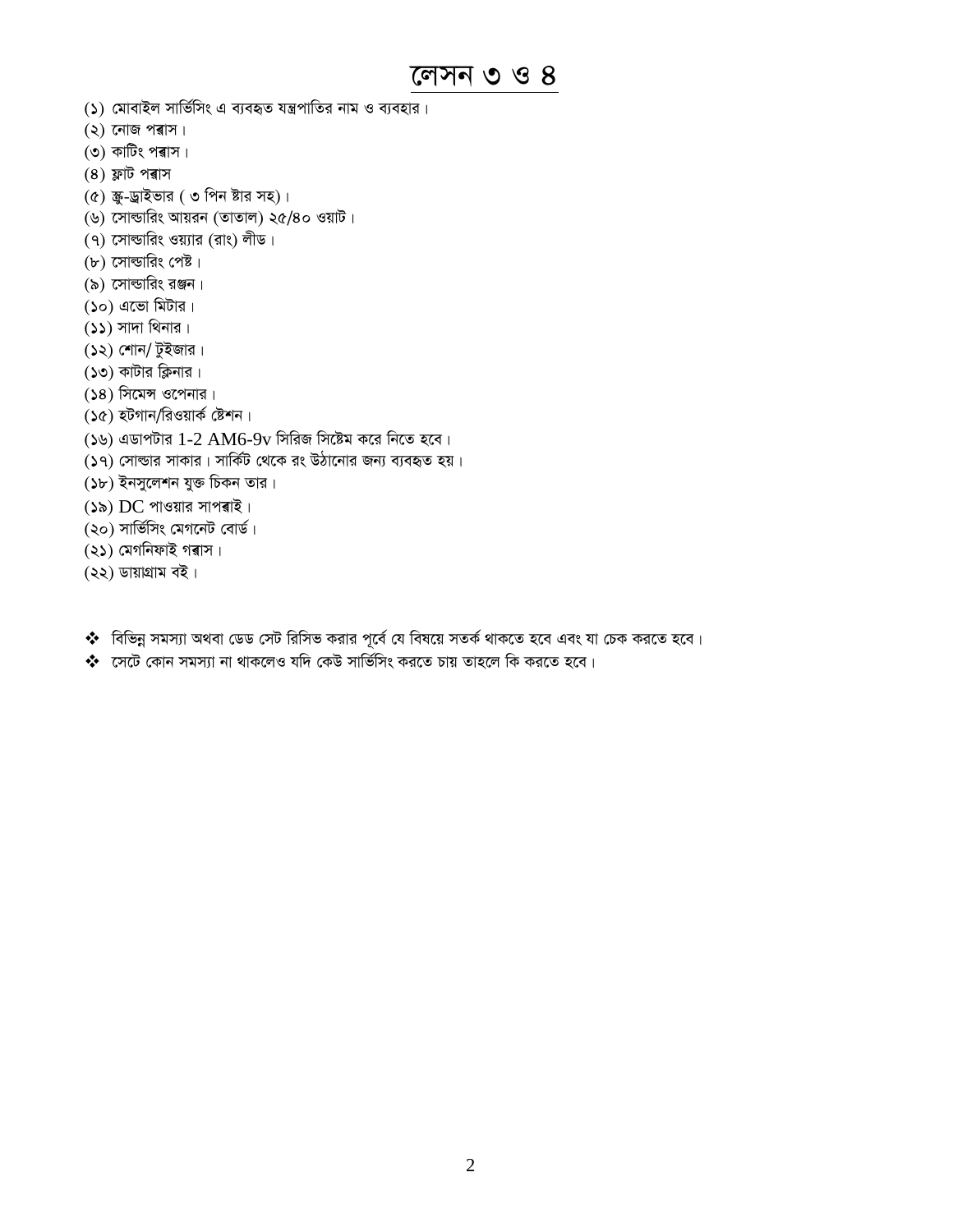### লেসন $6$  ও ৬

- $(i)$  এন্ডো মিটার পরিচিতি, ব্যবহার ও সমস্যা সমাধান
- $(ii)$  স্পিকার, মাইক্রোফোন, রিংগার, ভাইব্রেটর নিয়ে আলোচনা।

 $5$ । এভো মিটার পরিচিতি, ব্যবহার ও সমস্যা সমাধান।



 $(i)$  স্পিকার

স্পিকার ২ দিকে মিটার দেখাবে এবং শব্দ হবে।

 $(ii)$  মাইক

মাইক একদিকে দেখাবে। দুই দিকে দেখালে মাইক নষ্ট।

 $(iii)$  রিংগার রিংগার দুই দিকে দেখাবে এবং শব্দ হবে।

 $(vi)$  ভাইব্ৰেশন মটর

ভাইব্রেশন মটর এ মিটার ধরলে মিটার ঘুড়বে। মিটার লো ( $\rm XI$ ) এ রেখে মাপতে হবে।

- $(i)$  ব্যাটারী + চার্জার মাপার সময় DC  $10v$  এ মাপতে হবে।
- $(iii)$  শ্পীকার, রিংগার, মাইক, ভাইব্রেটর  $(IX)$  এ মাপতে হবে।
- (iii) মেইন লাইনের কারেন্ট  $AC 250v$  এ মাপতে হবে।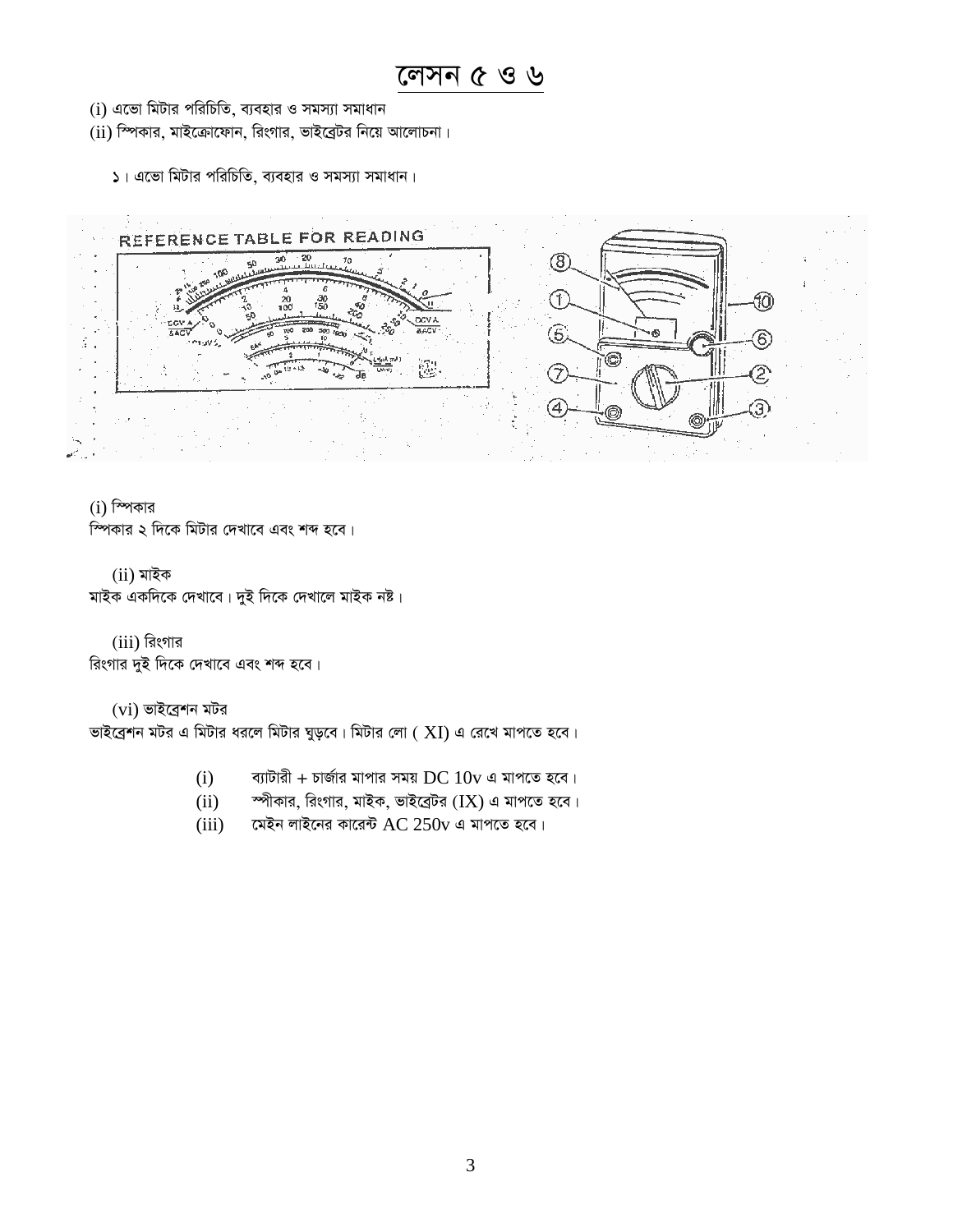### লেসন ৭ - ১৩

- $(i)$  ব্যাটারী, চার্জার এর পরিচিতি, গ্রবপিং ও সমস্যা সমাধান।
- $(iii)$  এডাপটার এ ্রিঞ্জ বা + এ পরিচয় এবং  $110/220$  ভোল্টেজ জনিত সমস্যা নিয়ে আলোচনা।

#### Battery :

 $\Box$ । ব্যাটারী ২ প্রকার (i) Nickel Metal Hydride = Ni-MH

 $(ii)$  Lithium ion  $=$  Li- ion

- $\lambda$ । সাধারনত ব্যাটারীতে  $3.6v$  থাকে (  $1.2*3$ )
- $\circ$  | Sell Grouping
- (i) Sell Series করলে Voltage যোগ হয় কিন্তু Ampere যোগ হয় না।



(iii) Sell parallel করলে  $Voltag$ e যোগ হয় না কিন্তু $A$ mpere যোগ হয়।



8। ব্যাটারী + - ভোল্টেজ অন্য একটি ভাল ব্যাটারীর সাথে মিলিয়ে দেখতে হবে। ব্যাটারীর ভিতরে সার্কিট থাকলে অনেক সময় ভোল্টেজ চেঞ্জ হয়ে যায়।

 $\epsilon$ ।  $3.6$  ভোল্টেজ যদি  $2$ v এর নীচে নেমে যায় তাহলে সেট  $\rm On$  হবে না। এবং চার্জ নিবে না।

ঙ। ব্যাটারীতে ২টি (-) ভোল্টেজ থাকলে ২ টাতেই সমান ভোল্টেজ থাকবে। তবে সব ব্যাটারী এক ধরনের হয় না তাই কোন মডেলের অতিরিক্ত (-) ভোল্টেজ কত তা চেক করে লিখে রাখতে হবে।

চার্জার ঃ

- $\clubsuit$  চার্জার সাধারনত ২ ধরনের হয়।
- $(5)$  সার্কিট চার্জান
- (২) ট্রান্সফরমার চার্জার
- � সার্কিট বিভিন্ন পার্টস এর সমন্বয়ে তৈরি, তাই এটা নষ্ট হলে সার্কিটের ভিতরের প্রতিটি পার্টস মেপে সমস্যা বের করতে হবে।
- ❖ ট্রান্সফরমার চার্জার একটি ট্রান্সফরমার ও একটি ব্রীজ ডায়ত দিয়ে তৈরি হয়। তাই এটা সহজে নষ্ট হয় না। নষ্ট হলে ট্রান্সফরমার ও ডায়ট মেপে দেখতে হবে।
- $\clubsuit$  এডাপটার বা চার্জার এর + চেনার উপায় চার্জার ও সেটের গায়ে এই ধরনের চিহ্ন থাকলে চার্জার ও সেট মিলিয়ে নিতে হবে। এছাড়াও ভোল্টেজ ও ১১০/২২০ চেক করে নিতে হবে। যদি ১১০ - ২২০ লেখা থাকে তাহলে সেটে অটোমেটিক রেগুলেট হবে।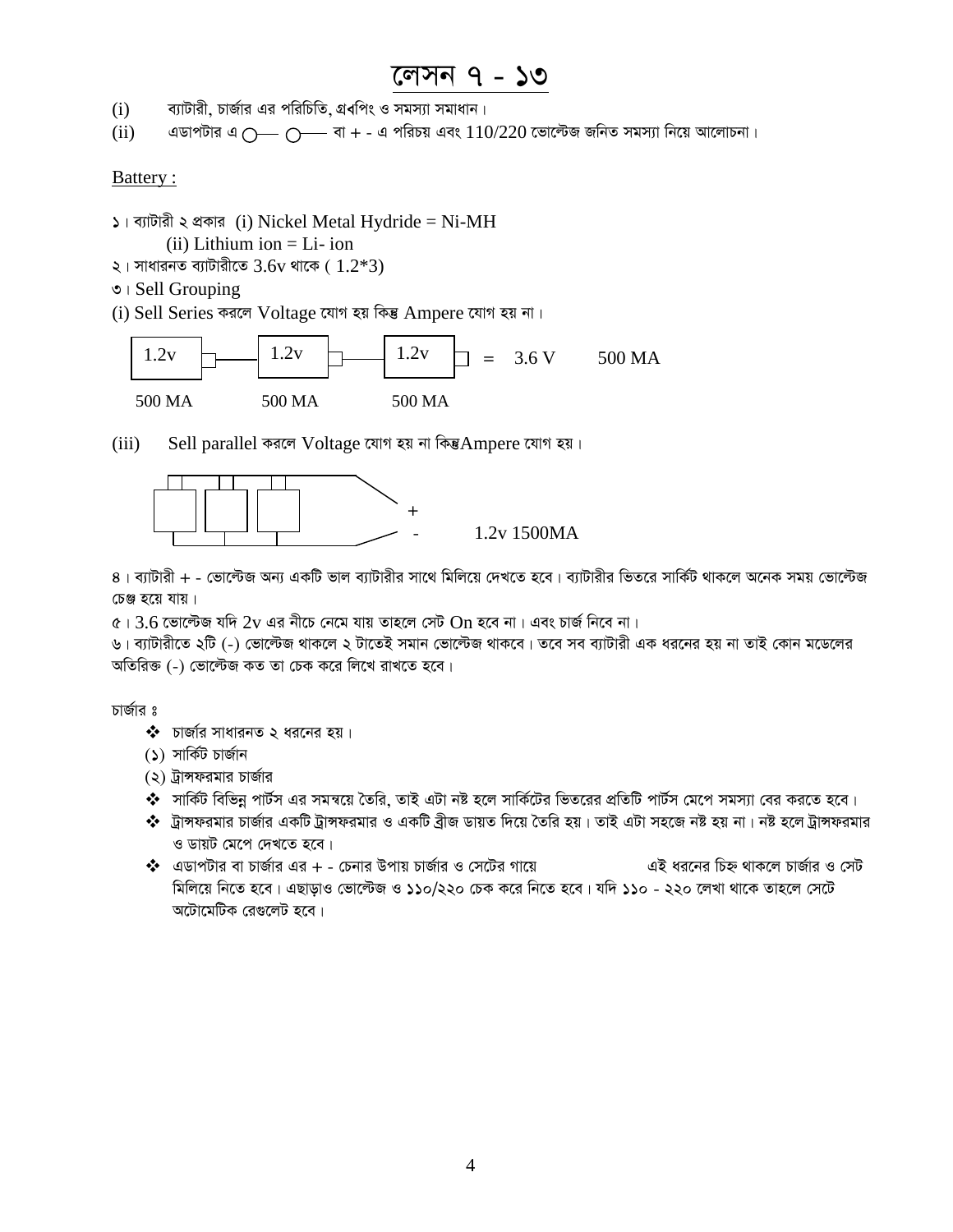- $\clubsuit$  গেচানো তারে কুন্ডলীকে Inductor বলে।
- $\clubsuit$  Inductor এর কাজকে Induct বলে। এর একক হচ্ছে হেনরী।
- $\cdot \cdot$  Inductor প্রধানত ঃ ২ প্রকার। (i) Fixed (ii) Variable
- $\clubsuit$  Core এর গঠন অনুযায়ী Inductor তিন প্রকার।
- (i) Iron Core Inductor
- (ii) Air Core Inductor
- (iii) Dust Iron Inductor
- $\clubsuit$  কাজ ঃ Inductor Frequency বা Signal কে বাধা প্ৰদান করে।
- ❖ মাপার নিয়ম ঃ মিটার লো ওহম এ রেখে কয়েলের দুই পাশে ধরতে হবে। ভাল হলে দুই দিকে রিডিং দেখাবে। রিডিং না দেখালে কয়েল নষ্ট।

### **Transformar:**

- $\clubsuit$  একটি ট্রান্সফরমারে ২টি কয়েল থাকে। ১টি প্রাইমারী এবং ১টি সেকেন্ডারী।
- Transformar Ggb GK ‡KŠkj hvi mvnv‡h¨ GK mvwK©U Gi ˆe`y¨wZK kw³‡K Ab¨ mvwK©U G †cÖib Kiv hvq| ট্রান্সফরমার প্রধানত ২ প্রকার।
- (i) Step-up (ii) Step-down
- 

 $\triangle$  Elector Magnet Iron Core এর মধ্যে AC Voltage প্রয়োগ করলে তাকে Elector Magnet বলে।

Transformer



Input AC 220 Volt  $\mathbb{R} \setminus \mathbb{Z}$  Output AC 6 Volt

Primary

 $\triangleright$  যে পাশ দিয়ে ভোল্টেজ ইন হয় তাকে প্রাইমারী সেকশন বলে।

Secondary

 $\blacktriangleright$  ্যে পাশ দিয়ে ভোল্টেজ আউট হয় তাকে সেকেন্ডারী সেকশন বলে।

Transformer :

- $\clubsuit$  Primary এর তার সর্বদা চিকন থাকে।
- $\clubsuit$  Secondary এর তার সর্বদা মোটা থাকে।
- $\clubsuit$  Secondary এর তার যত মোট হবে তাহার Ampear তত বেশী হবে।
- $\clubsuit$  Secondary এর তার যত চিকন হবে তাহার Ampear তত কম হবে।
- $\triangle$  Primary তে 220v দিয়ে Secondary তে কম V পেলে Step-down.
- $\triangle$  Primary তে 220v দিয়ে Secondary তে বেশি V পেলে Step-up.
- $\clubsuit$  Output এর AC Volt কে DC করতে হলে (ব্রীজ) Diode করতে হবে।
- \* উভয় কয়েলের পেচ সংখ্যার অনুপাতে ভোল্টেজ কম বেশী হয়।
- $\clubsuit$  ট্রান্সফরমার মোবাইলের চর্জারে ব্যবহৃত হয়। মোবাইলের সার্কিটে কোন ট্রান্সফরমার থাকে না।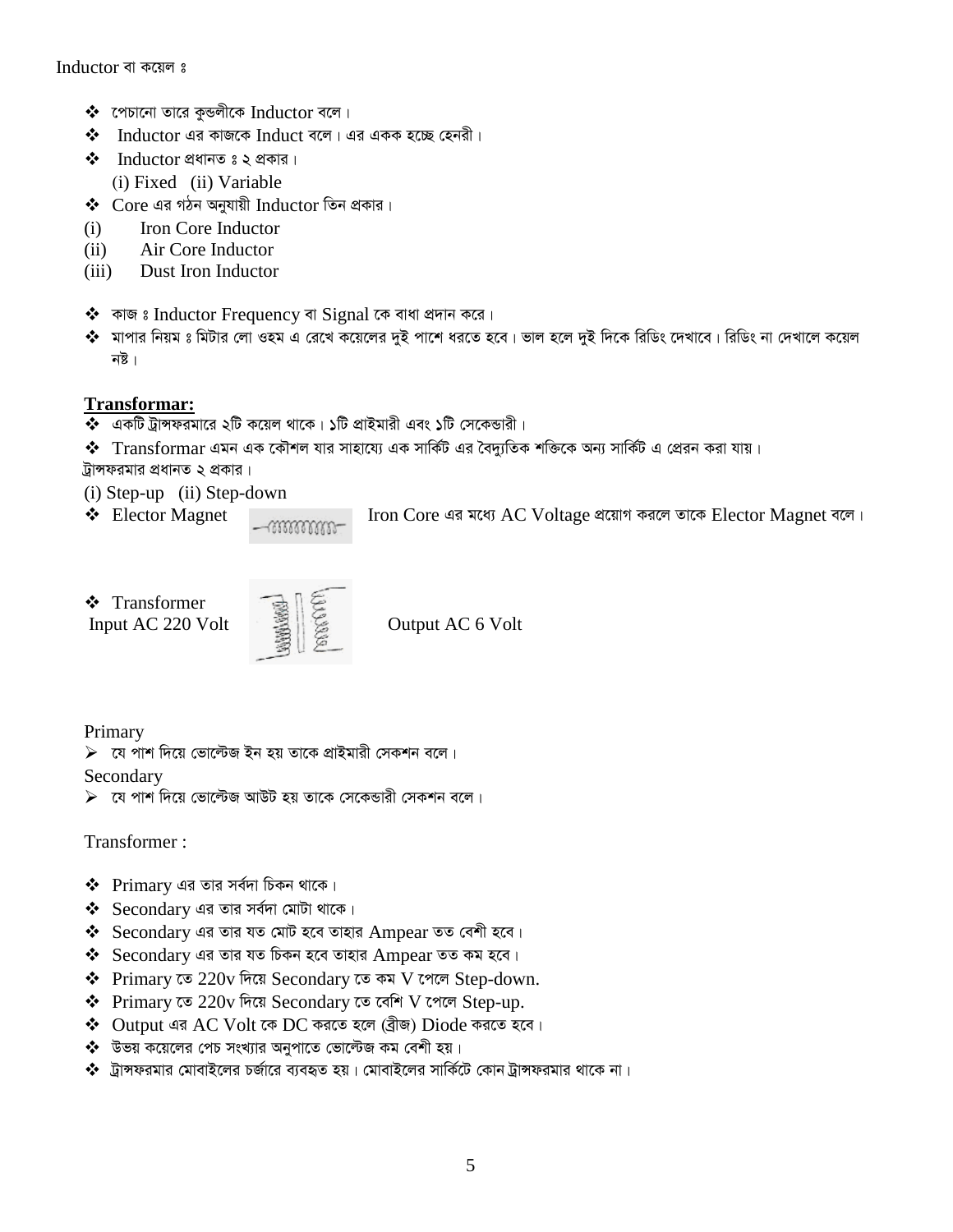Diode :

 $\clubsuit$  Diode এর কাজ ৩টি  $\bullet$  (i) Rectification / AC কে DC করে।

 $(ii)$  Detection / ভাগ করে,

(iii) Rivers Voltage Protection / ভোল্টেজ পিছনে আসতে দেয় না।

- $\triangleleft$  Biasing এ মোন কিছু Voltage প্রয়োগ করলে তাকে Biasing বলে।
- ◆ Biasing ২ প্ৰকার ঃ (i) Forword Bias (ii) Rivers Bias.
- $\div$  Diode Forward Bias এ কাজ করে।
- $*$  কোন  $Di$ ode এর + এ+ এবং -এ ভোল্টেজ দিলে সেটা  $\operatorname{Forward}$   $\operatorname{Bias}$  হয়।
- $\clubsuit$  কোন  $Di$ ode এর + এ এবং -এ + ভোল্টেজ দিলে সেটা  $Rivers$   $Bias$  হয়।
- $\clubsuit$   $\,$  AC কে DC করার সমায় অবশ্যই  $\,$  Diode ব্যবহার করতে হবে।
- $\clubsuit$   $\,$   $\rm Diode \,$  মাপার নিয়ম ঃ  $\rm Miter \, Low \,$ ওহম বা  $\rm X1$  এ রাখতে হবে।  $\rm Diode$  ভাল হলে এক সাইট  $\rm Reading$  দেখাবে এবং অন্য সাইট দেখাবে না এর ব্যতিক্রম হলে  $Diode$  খারাপ।
- $\bullet$  Diode এর চিহ্নঃ

$$
\frac{1}{2} \text{ and } \frac{1}{2} \text{ and } \frac{1}{2} \text{ and } \frac{1}{2} \text{ and } \frac{1}{2} \text{ and } \frac{1}{2} \text{ and } \frac{1}{2} \text{ and } \frac{1}{2} \text{ and } \frac{1}{2} \text{ and } \frac{1}{2} \text{ and } \frac{1}{2} \text{ and } \frac{1}{2} \text{ and } \frac{1}{2} \text{ and } \frac{1}{2} \text{ and } \frac{1}{2} \text{ and } \frac{1}{2} \text{ and } \frac{1}{2} \text{ and } \frac{1}{2} \text{ and } \frac{1}{2} \text{ and } \frac{1}{2} \text{ and } \frac{1}{2} \text{ and } \frac{1}{2} \text{ and } \frac{1}{2} \text{ and } \frac{1}{2} \text{ and } \frac{1}{2} \text{ and } \frac{1}{2} \text{ and } \frac{1}{2} \text{ and } \frac{1}{2} \text{ and } \frac{1}{2} \text{ and } \frac{1}{2} \text{ and } \frac{1}{2} \text{ and } \frac{1}{2} \text{ and } \frac{1}{2} \text{ and } \frac{1}{2} \text{ and } \frac{1}{2} \text{ and } \frac{1}{2} \text{ and } \frac{1}{2} \text{ and } \frac{1}{2} \text{ and } \frac{1}{2} \text{ and } \frac{1}{2} \text{ and } \frac{1}{2} \text{ and } \frac{1}{2} \text{ and } \frac{1}{2} \text{ and } \frac{1}{2} \text{ and } \frac{1}{2} \text{ and } \frac{1}{2} \text{ and } \frac{1}{2} \text{ and } \frac{1}{2} \text{ and } \frac{1}{2} \text{ and } \frac{1}{2} \text{ and } \frac{1}{2} \text{ and } \frac{1}{2} \text{ and } \frac{1}{2} \text{ and } \frac{1}{2} \text{ and } \frac{1}{2} \text{ and } \frac{1}{2} \text{ and } \frac{1}{2} \text{ and } \frac{1}{2} \text{ and } \frac{1}{2} \text{ and } \frac{1}{2} \text{ and } \frac{1}{2} \text{ and } \frac{1}{2} \text{ and } \frac{1}{2} \text{ and } \frac{1
$$

মোবাইলে ৩ ধরনের  $Diode$  ব্যবহার হয় ঃ (i)  $Rectifier = AC - DC$ 

- (ii) Zener =  $V$  Fixed রাখে।
- $(iii)$  LED = Light
- $\cdot \cdot$  Brige Diode : চারটি ডয়েট এর সাহায্যে Brige Diode করা হয়।

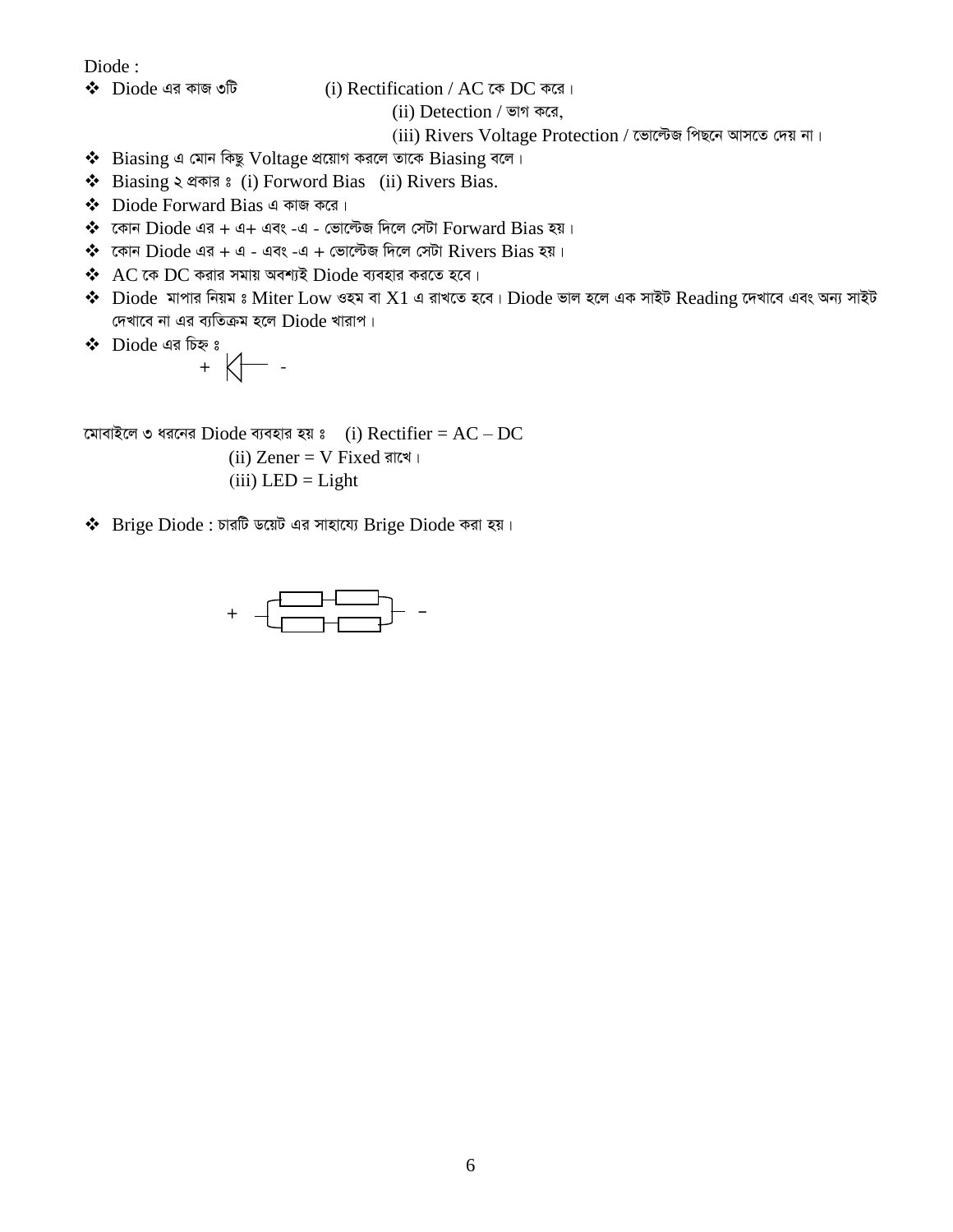Transistor

- $\clubsuit$  ২টি Diode মিলে একটি Transistor তৈরি হয়।
- $\triangleq$  Transistor ২ প্রকার (i) PIN (ii) NPN
- (i) PNP Transistor
- (ii) NPN Transistor



Transistor মাপার নিয়ম ঃ

- $\bm{\hat{X}}$   $\bm{\hat{M}}$   $\bm{\hat{M}}$  রাখতে হবে। যে কোন ১০ টি পিন লাল /কালো তার ধরে বাকি ২টিন শো করলে লাল/ কালো তারের পিনটি  $\bm{B}$ ase ধরতে হবে।
- $\clubsuit$  কালো তার দিয়ে Base পাওয়া গেলে সেটা PNP Transistor.
- $\clubsuit$  লাল তার দিয়ে Base পাওয়া গেলে সেটা NPN Transistor.
- $\triangleleft$  Base ছাড়া বাকি ২ টি পিনের একটি Emmitor অন্যটি Collector.
- $\clubsuit$  Base to Emmitor বের করার নিয়ম ঃ মিটার High Range দিতে হবে। Base এর তার পরিবর্তন করে ধরতে হবে। এখন মাপলে যে পিন শো করবে সেটা  $Emmitor$ .
- $\clubsuit$  Base to Emmitor শো করবে না। করলে Collector নষ্ট।

Transistor এর কাজ ঃ Signal কে বর্ধিত করে। Voltage কে Regulate করে। সুইচ On/ Off এর কাজ করে।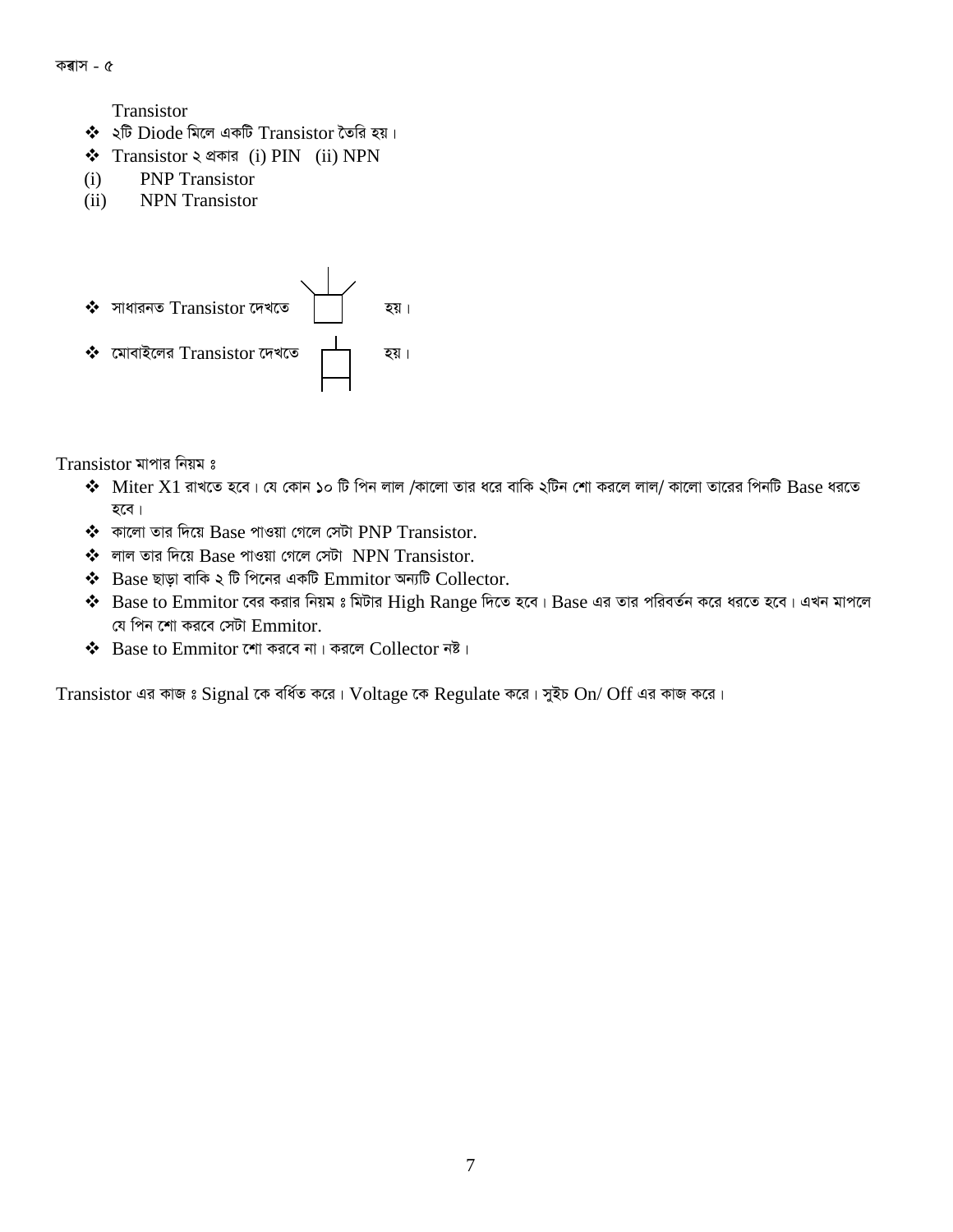#### **CAPACITOR**

- $\dots$  যার মাধ্যমে Electrical Charge ধারন করে রাখা যায় তাকে Capacitor বলে।
- $\triangle$  Capacitor এর একক হচ্ছে Farad সংকেত F বা FD
- $\triangleleft$  Capacitor প্ৰধানত ২ প্ৰকার ঃ (i) Fixed Capacitor
	- (ii) Variable Capacitor
- $\clubsuit$  যে Capacitor এর মান সর্বদা সমান থাকে তাকে Fixed Capacitor বলে।
- $\dots$  যে  $\alpha$  Capacitor এর মান পরিবর্তন করা যায় তাকে Variable Capacitor বলে।

Capacitor এর প্রকার ঃ

- $\triangleq$  Electrolyte Capacitor এটা Electrical Charge ধারন করে। এর + এ+ এবং এ- সেট করতে হয়।
- ❖ Ceramic Capacitor
- Air Capacitor
- ◆ Non Polar / By Polar Capacitor এর +- থাকে না।

Capacitor এর কাজ ঃ

- $\triangle$  AC কে পার করে।
- $\bullet$  DC কে পার করে।
- $\triangleleft$  Electrical Charge ধারন করে।

AVO Miter দিয়ে Capacitor মাপার সময় শুধু Electrical Capacitor মাপা যায়। মিটার ওহম এ রেখে মাপতে হয়।

 $Capacitor$  এর মান কম হলে মিটার এর মান বাড়তে হবে।

 $Capacitor$  এর মান বেশী হলে মিটার এর মান কমতে হবে।

Capacitor মাপার সময় মিটার রিডিং দেখিয়ে মিটারের কাটা ধিরে ধিরে কমাতে হবে।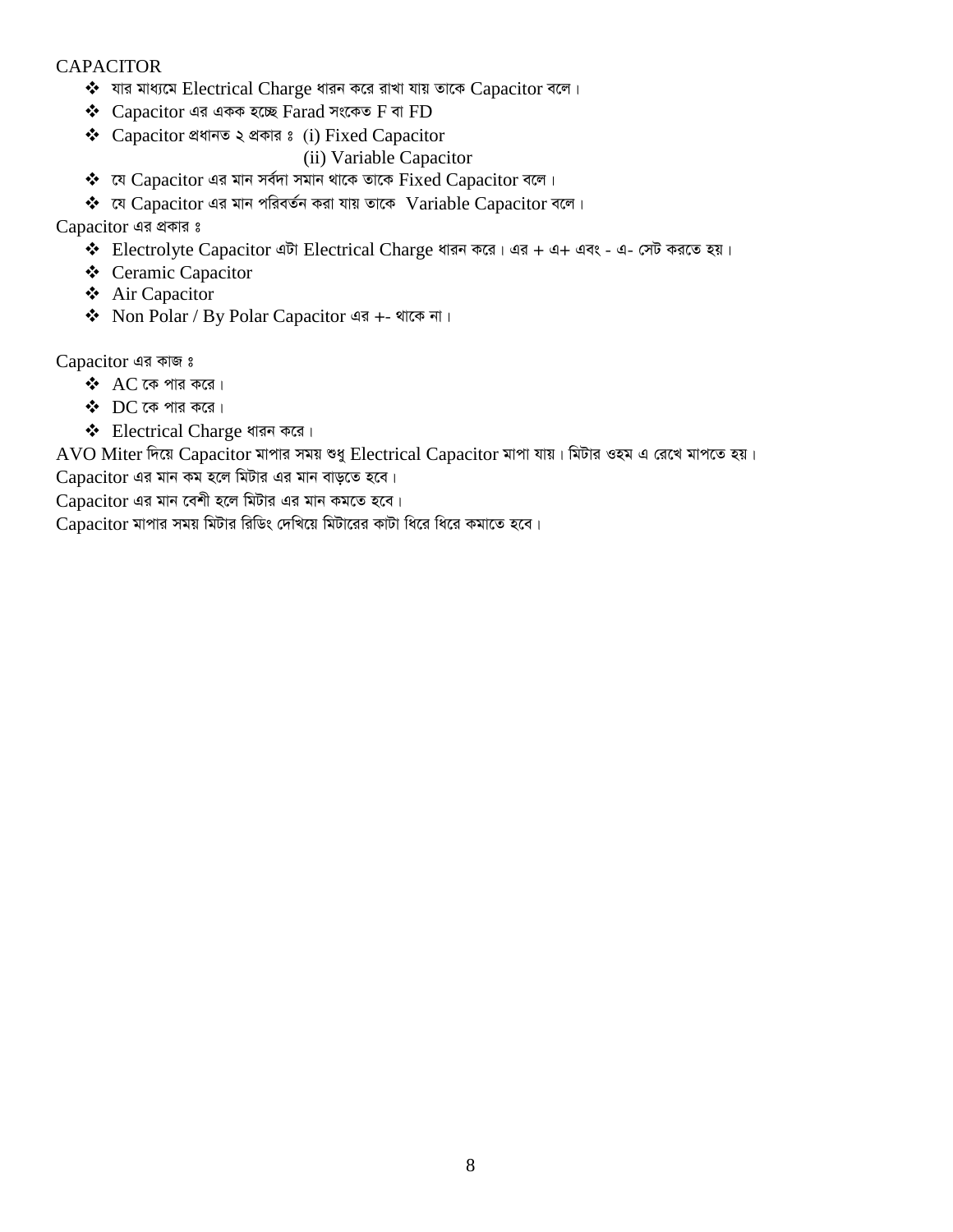#### $IC = Integrated Circuit$

Integrated Circuit বা সয়ংসম্পূৰ্ন সাৰ্কিট

- $\circ$  IC একটি নির্ধারিত সেকশনের পরিপূর্ন কাজ করতে সৰম।
- $\circ$  IC এ লেগ/ পিন কমপৰে ৪টি এবং IC এর কার্যৰমতা অনুযায়ী এর লেগ সংখ্যা বৃদ্ধি পায়।
- ০ অনেক সময় IC এর Pin নাম্বর দরকার হয়। IC তে এক কোনায় একটি ফোটা $\bigcap^{\sim}$  |  $\bigcap$  | থাকে । এই চিহ্নকে বাম দিকে রেখে ডান দিকে পিন হিসাব করতে হয়। যেমনঃ
- $\circ$  IC এর মাঝখানে চিহ্ন থাকলে সেই চিহ্ন এর ডান দিক থেকে Pin হিসাব করতে হয়।
- $\circ$  কোন কোন IC তে ২/৩ টা চিহ্ন থাকে সেৰেত্ৰে ছোট চিহ্নটি হিসেব করতে হবে।
- $\circ$   $\,$  IC খোর এবং লাগানো সময় তার ফোটা কোন দিকে থাকে তা খেয়ার রাখাতে হবে। উল্টা হলে কাজ হবে না।
- $\circ$  সব IC তে পিন থাকেনা। ভিতরে বল সিস্টেম থাকে এই ধরনের IC কে BGA IC বলে।
- $\circ$  BGA IC খোলা ও লাগানোর সময় খুব সতর্ক থাকতে হয় BGA IC এর বল বানানোর জন্য কেমিক্যাল ও ডাইস ব্যাবহার করতে হয়।
- $\circ$  যে সমস্ত IC এর চারদিকে পেষ্ট দিয়ে বৰক করা থাকে সে সমস্ত IC এর উপরে হট গান দিয়ে হিট দেয়া যাবে না। হিট দিলে ভিতরে বল গলে গিয়ে সার্কিট শর্ট হয়ে যেতে পারে।
- $\circ$  যে সমস্ত IC দেখতে গৰাসের মত, সে সমস্ত IC এর উপরে বেশী হিট দিলে IC এর ভিতরে নষ্ট হয়ে যেতে পারে।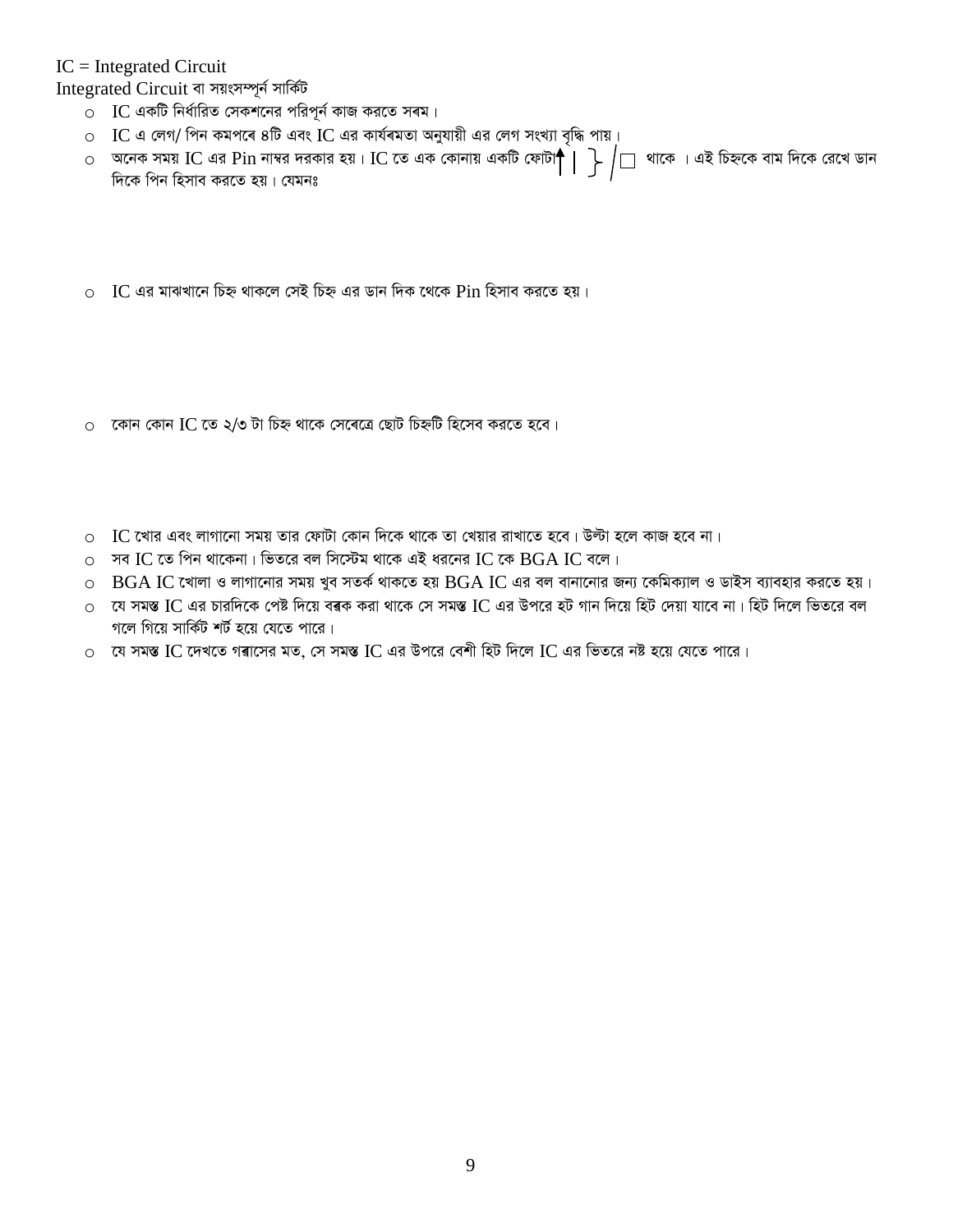Resistor – বাধা

- $\circ$  যার মাধ্যমে Voltage বা Signal কে বাধা প্রদান করা হয় তাকে Resistor বলে। Resistor এর একক = ওহম। ওহম এর চিহ্ন=  $\Omega$ .
- o Resistor দুই প্ৰকাৱ (i) Fixed Resistor (ii) Variable Resistor.
- ০ যে Resistor এর মান সর্বদা সমান থাকে, তাকে Fixed Resistor বলে।
- ০ যে Resistor এর মান কমানো বা বাড়ানো যায়, তাকে Variable Resistor বলে।

#### Resistor এর প্রকারঃ

- $\alpha$ ফা $\alpha$  বার্বন এর তৈরী।  $(i)$
- Wire wound  $\alpha$  পেঁচানো তারের তৈরী।  $(ii)$
- Deposited Carbor  $\alpha$  কাৰ্বন বাম্প করে তৈরী।  $(iii)$
- Fuse able  $\alpha$  ভোল্টেজ বেড়ে গেলে কেটে যায়।  $(iv)$

 $\,$ Resistor এর গায়ে সাধারণত কোন মান লেখা থাকে না। কিছু রং সংকেতের মাধ্যমে এর মান বের করা হয় একে  $\,$  Coloure  $\,$  Code  $\Omega$ বলা হয়। Coloure Code এর রং মোট ১০ টি। এর সংখ্যা ০ থেকে ০৯ পর্যন্ত।

#### Coloure Code= BBROYGBVGW  $\circ$

 $Black = 0$  $Brown=1$  $Red = 2$ Orange  $=$  3  $Yellow = 4$ Green  $= 5$ Blue =  $6$ Violate  $= 7$ Gray =  $8$ White  $= 9$ 

#### টলারেন্সঃ

 $\bm{\hat{}}$  চতুর্থ রং কে টলারেন্স রং বলা হয়। চতুর্থ রং এর % অনুযায়ী  $\text{Resistor}$  এর মান কম বেশী হতে পারে। সোনালী ৫%  $+$ -রূপালী ১০% +-রং হীন ২০% +-

- $\clubsuit$  ৩য় রং সোনালী হলে .১ দ্বারা গুণ করতে হবে।
- $\clubsuit$  ৩য় রং রূপালী হলে .০১ দ্বারা গুণ করতে হবে।

#### মান বের করার নিয়মঃ

- $\triangleright$ প্রথম রং এর মান বসাতে হবে।
- $\triangleright$  দ্বিতীয় রং এর মান বসাতে হবে।
- $\triangleright$  তৃত্বীয় রং এর মান যত হবে ততটা শুণ্য বসাতে হবে।
- $\triangleright$  তৃত্বীয় রং কালো হলে কিছুই বসবে না।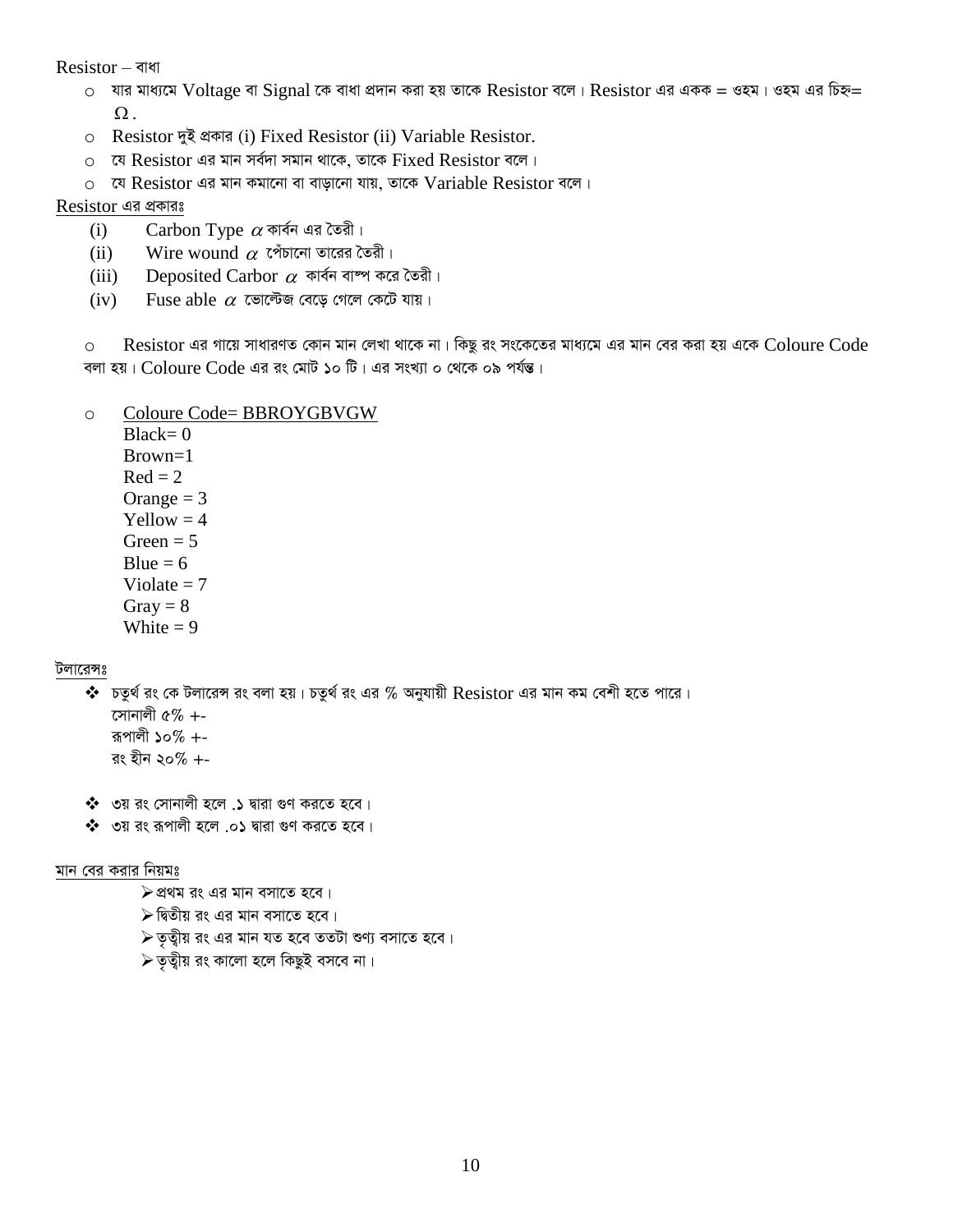### লেসন  $\overline{\triangle}8$

#### পাওয়ার সেকশন -১

 $\circ$  বিভিন্ন কারণে মোবাইলে পাওয়ার সমস্যা দেখা দেয়।

মোবাইলে পাওয়ার না আসলে তা হার্ডওয়্যার অথবা সফটওয়্যার এর কারণে হতে পারে। যদি সফটওয়্যারের কারণে হয় তাহলে কম্পিউটারের মাধ্যমে সেট ফৰ্যাস বা প্রোগ্রামিং করলে সেট চালু হবে।

যদি হার্ডওয়্যারের সমস্যা হয় তাহলে সার্কিট এ বিভিন্ন সমস্যার কারণে হতে পারে। হার্ডওয়্যারের সমস্যা হলে যে সকল পার্টস পরীৰা করতে হবে তা নিম্নে আলোচনা করা হলো।

- $(5)$  ব্যাটারী চার্জ আছে কি না তা দেখতে হবে।
- $(2)$  সার্কিট + আছে কি না তা দেখতে হবে।
- $(0)$  ব্যাটারীর কারেন্ট চেক করতে হবে।
- $(8)$  অন অফ সুইচ চেক করতে হবে।
- $(6)$  নরমাল সার্ভিসিং করে সার্কিট হট এয়ারগান দ্বারা রি সোল্ডারিং করতে হবে।
- (৬) ক্রিষ্টাল চেঞ্জ করে দেখতে হবে। ক্রিষ্টাল খারাপ হলে সেট অন হবে না এবং সফটওয়্যার লোড হবে না।
- (৭) কিপ্যাড আইসি চেঞ্জ করতে হবে।
- (৮) পাওয়ার আইসি চেঞ্জ করতে হবে।
- (৯) এছাড়াও সিপিইউ নেটওয়ার্ক আইসি, ফ্লাস আইসি, ইত্যাদি খারাপ থাকলে সেট চালু হবে না।
- o অন অফ সুইচ মাপার নিয়ম

অন অফ সুইচ দুই ধরনের হয়

- (১) দুই পিন
- $(2)$  চার পিন

দুই পিন এর অন/অফ সুইচ এর দুই পাশ্বের্র দুই পিন এ মিটারের তার ধরে সুইচের পয়েন্টে চাপ দিলে মিটারের কাটা ঘুরবে এবং ছেড়ে দিলে কাঁটা ফেরত আসবে।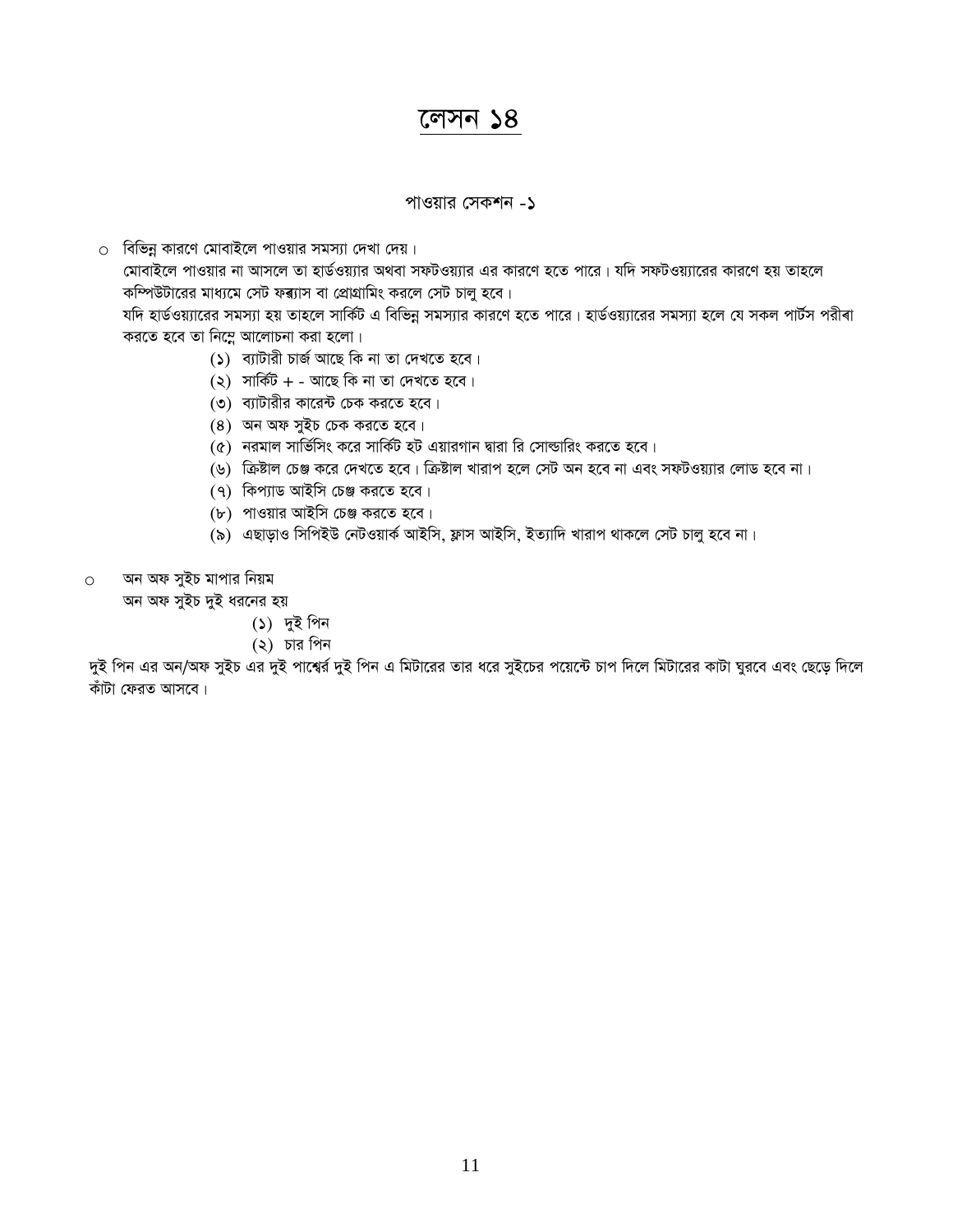# লেসন ১৫

#### পাওয়ার সেকশন -২

- ০ চার পিন অন/অফ সুইচ মাপতে হলে যে কোন এক পাশে দুই পিনে মিটার ধরতে হবে।
- ০ অন/অফ সুইচ এর চাবিতে চাপ দেওয়ার আগেই যদি মিটার ঘুরে তাহলে বুঝতে হবে যে অন/অফ সুইচ নষ্ট।
- ০ সার্কিট শর্ট মাপার নিয়মঃ
- $\,\circ$  ব্যাটারী কানেকটরের + এ মিটারের + ধরতে হবে। মিটার লো ওহম  $\,\Omega$  এর x-  $100$  এ রাখতে হবে। এখন মিটারের কাঁটা ফুল <u>শো করবে। মিটারের তার বিপরীত দিকে ধরলে যদি আগের মত মিটারের কাঁটা ফুল শো করে, অথ্যাৎ সার্কিট এর দুই দিকেই যদি</u> মিটার শো করে তাহলে বুঝতে হবে সার্কিট শর্ট আছে।
- ০ বিপরীত ধরলে যদি সার্কিট সামান্য শর্ট দেখায় তাহলে সেট চালু হবে, তবে এ অবস্থায় ব্যাটারী বেশী খরচ হতে পারে।
- $\,\circ$  সার্কিট শর্ট থাকলে তা সার্কিট এ ময়লা অথবা যে কোন IC নষ্ট হতে পারে। তাই প্রথমে সার্কিট পরিষ্কার করতে হবে। এর পর ও যদি সার্কিট শর্ট থাকে তাহলে বিভিন্ন আই সি খুলে দেখতে হবে।
- $\circ$  সার্কিট ফুল শর্ট থাকলে সেট কখনো চালু হবে না।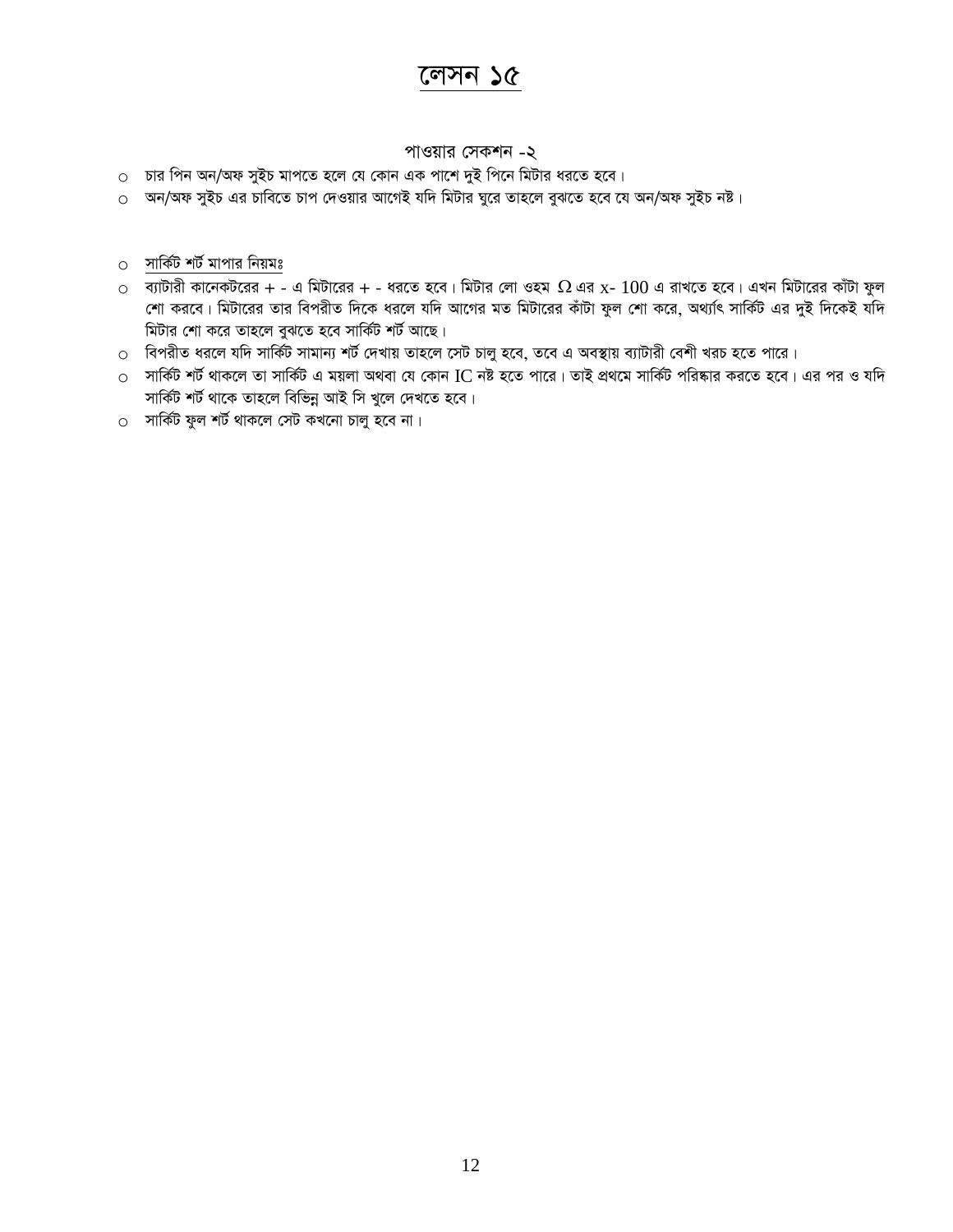## লেসন ১৬

### **Network**

- (1) Antenna Switch: Network Searching করে নেটওয়ার্ক না পেলে AS Change করতে হবে।
- (2) Oscillator: As Change করার পরও যদি নেটওয়ার্ক সার্চিং না আসে তাহলে Oscillator Change করতে হবে [FDK] [ALSP]
- (3) If IC: AS ও Oscillator Change করার পর যদি নেটওয়ার্ক না আসে তাহলে IF IC Change করতে হবে।
- (4) Cristal (13MHZ/26MHZ) কোম্পানীর প্রেরিত 900/1800 MHZ কে 13MHZ/26MHZ এ পরিবর্তন করে। তাই Cristal খারাপ হলেও  $\rm Network$  আসে না এবং সেট অন হয় না।
- (5) Power Amplifier: Network এর প্রধান IC হলো PF, PA এর কাজ হলো সেটের Network কে শক্তিশালী করা।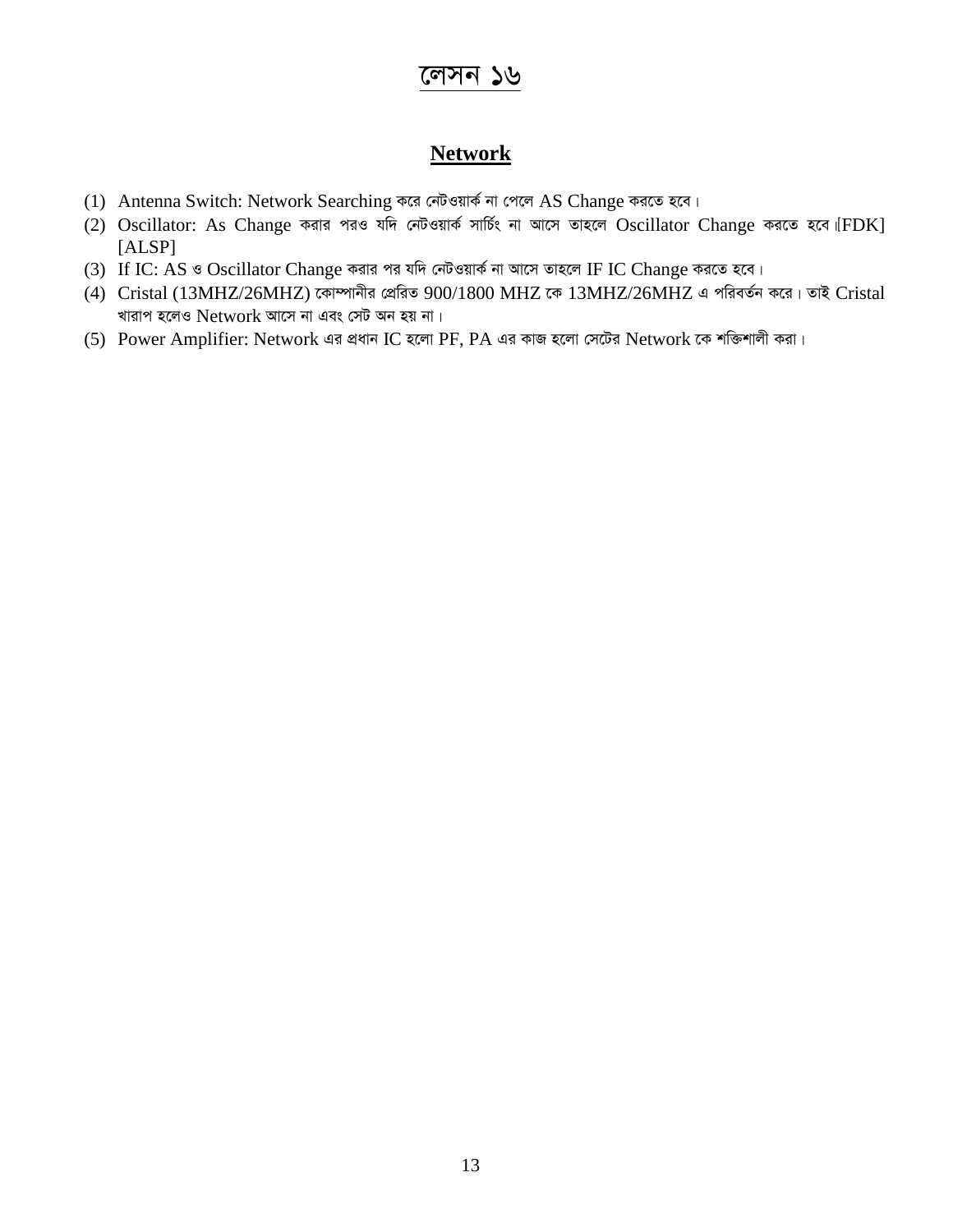### বিভিন্ন আইসি (IC) এর কাজ

- (5) Antenna Switch= এন্টেনা সুইচ বাতাসের ফ্রিকুয়েন্সিকে গ্রহণ করে নেটওয়ার্ক IC তে পাঠায়। এন্টেনা সুইচ নষ্ট হলে নেটওয়ার্ক আসবে না।
- (২) PA (Power Amplifire)= সেটের নেটওয়ার্ক IC যে নেটওয়ার্ক তৈরী করে তা শক্তিশালী করে এবং কথা বলার সময় লোড গ্রহণ করে।  $PA$  খারাপ হলে নেটওয়াক থাকবে না।
- (৩) Power IC = পাওয়ার IC নষ্ট হলে সেটে পাওয়ার আসবে না।
- (8) Backup Battery= ব্যাকআপ ব্যাটারী সেটের টাইম ঠিক রাখে। নষ্ট হলে টাইম ঠিক থাকবে না। শর্ট হয়ে গেলে  $MOI=191/130$ .
- $(6)$  RF/IF IC = RF IC হল নেটওয়ার্ক প্রসেসর। নেটওয়ার্ক তৈরী করে। নষ্ট হলে নেটওয়ার্ক একেবারেই আসবে না।
- (৬)  $13/26$  MHz Crystal= কোম্পানীর প্রেরিত ফ্রিকুয়েনন্সীকে সেটের উপযোগী করে অর্থাৎ নেটওয়ার্কের কাজ করে Crystal নষ্ট হলে সেটের নেটওয়ার্ক সমস্যা দেখা দেয় এবং পুরোপুরি নষ্ট হলে সেট অন হয় না এবং সফটওয়্যার লোড হয় না।
- (9)  $RAM/ROM =$  এটা মেমোরি IC সেটের ফ্ল্যাস আইসি এর সহযোগী আইসি হিসাবে কাজ করে। নতুন রিং টোন বা ফোন নম্বর মোবাইলে সেভ করলে এই আইসি তে থাকে। কোন সেট এ  ${\rm RAM}/{\rm ROM}$  দুইটিই থাকে। আবার কোন সেট এ থাকেও না। না থাকলে বুঝতে হবে,  $RAM \circ FLASH$  এক আইসিতে করা হয়েছে।
- (৮) Flash IC= মোবাইলের প্রোগ্রাম ফাইল এই আইসিতে জমা থাকে। মোবাইলের ফাংশন এলোমেলো মনে হলে নতুন করে আই সি তে প্ৰোগ্ৰাম লোড করতে হয়। এই আই সিতে প্ৰোগ্ৰাম না থাকলে সেট অন হবে না।
- (৯) Audio IC=স্পিকার রিংগার মাইক্রোফোন এ আই সি হলো অডিও আইসি। এটা নষ্ট হলে স্পিকার রিংগার মাইক কোনটাই কাজ করবে না ।
- (১০) Startup Resistor/ Transistor= মোবাইল অন করার জন্য অন বাটন চাপলে ষ্টাটআপ রেজিষ্টর / ট্রান্সসিষ্টটর হয়ে ভোল্টেজ সাপৰাই হয়। তাই এটি =নষ্ট হয়ে গেলে সেট অন হবে না।
- (১১) Keypad IC= কিপ্যাড আইসির কাজ হলো সার্কিটে ভোল্টেজ সাপৰাই দেওয়া। কোন বাটন কাজ না করলে প্রথমে সার্ভিসিং করার পরে বাটন ঠিক না হলে কিপ্যাড আইসি পাল্টাতে হবে।
- (১২) Oscillator বা VCO= এটা নেটওয়্যার এর ফিল্টারিং এর কাজ করে। এটা নষ্ট হলে নেটওয়ার্ক আসে না। আবার কোন কোন সেট এ নেটওয়্যার্ক আসলেও শব্দ ভাঙ্গা ভাঙ্গা শোনা যায়। এর গায়ে  ${\rm FDK}/\,{\rm ALPS}$  লেখা থাকে।
- (১৩) Antenna= মোবাইলের এন্টেনা বাতাসের ফ্রিকুয়েঙ্গিকে গ্রহণ করে সেটে সরবরাহ করে। এন্টেনার সাংযোগ লুজ থাকলে সেটে নেটওয়ার্ক আসে না। যদি আসে তাহলে নেটওয়্যার্ক কম থাকবে।
- (১৪)  $\rm{RX, \, TX, = RX}$  কল রিসিভ করার সময় ফিল্টারিং করে এবং  $\rm{TX}$  কল ট্রাঙ্গমিশন বা আউট গোয়িং এর সময় ফিল্টারিং করে সেটে নেটওয়ার্ক শো করে কিন্তু কল ইনকামিং এবং আউটগোয়িং না হলে  $\mathrm{RX}/\mathrm{T} \mathrm{X}$  পাল্টাতে হবে।
- (১৫) CPU= সি. পি. ইউ সেটের বেশীর ভাগ অংশকে নিয়ন্ত্রণ করে। সি. পি. ইউ নষ্ট হলে সেটের পাওয়ার আসে না। নেটওয়ার্ক আসে না। ডিসপেৰ, সিমকাৰ্ড, কিবোৰ্ড ইত্যাদি সমস্যা দেখা দেয়।
- (১৬) Charging IC= চাৰ্জিং আই সি সেটে সাৰ্জিং ভোল্টেজ নিয়ন্ত্ৰণ করে। ইনপুটে ভোল্ডেজ বেশী হলেও তা নিয়ন্ত্ৰণ করে আউটপুট এর ভোল্টেজ ঠিক রাখে। চার্জ ফুল হয়ে গেলে চার্জিং সিষ্টেম অফ করে দেয়।
- (১৭)  $\operatorname{Coupler}$  সম্পূর্ণ সাদা রংয়ের ৬ পিন বিশিষ্ট আই, সি। কপলার নেটওয়ার্ক সেকশনের ফিল্টারের কাজ করে।
- (১৮)  $Clock Crystal = \pi \Phi$  ক্রিষ্টাল মোবাইলে ঘড়ি ফাংশন ঠিক রাখে। এটা নষ্ট হলে ঘড়ির সময় এবনরমাল হবে।

( বিঃ দ্রঃ - যে কোন সেকশনের আই সি নষ্ট হয়ে যদি শর্ট সার্কিট হয়ে যায় তাহলে সেট অন হবে না। )